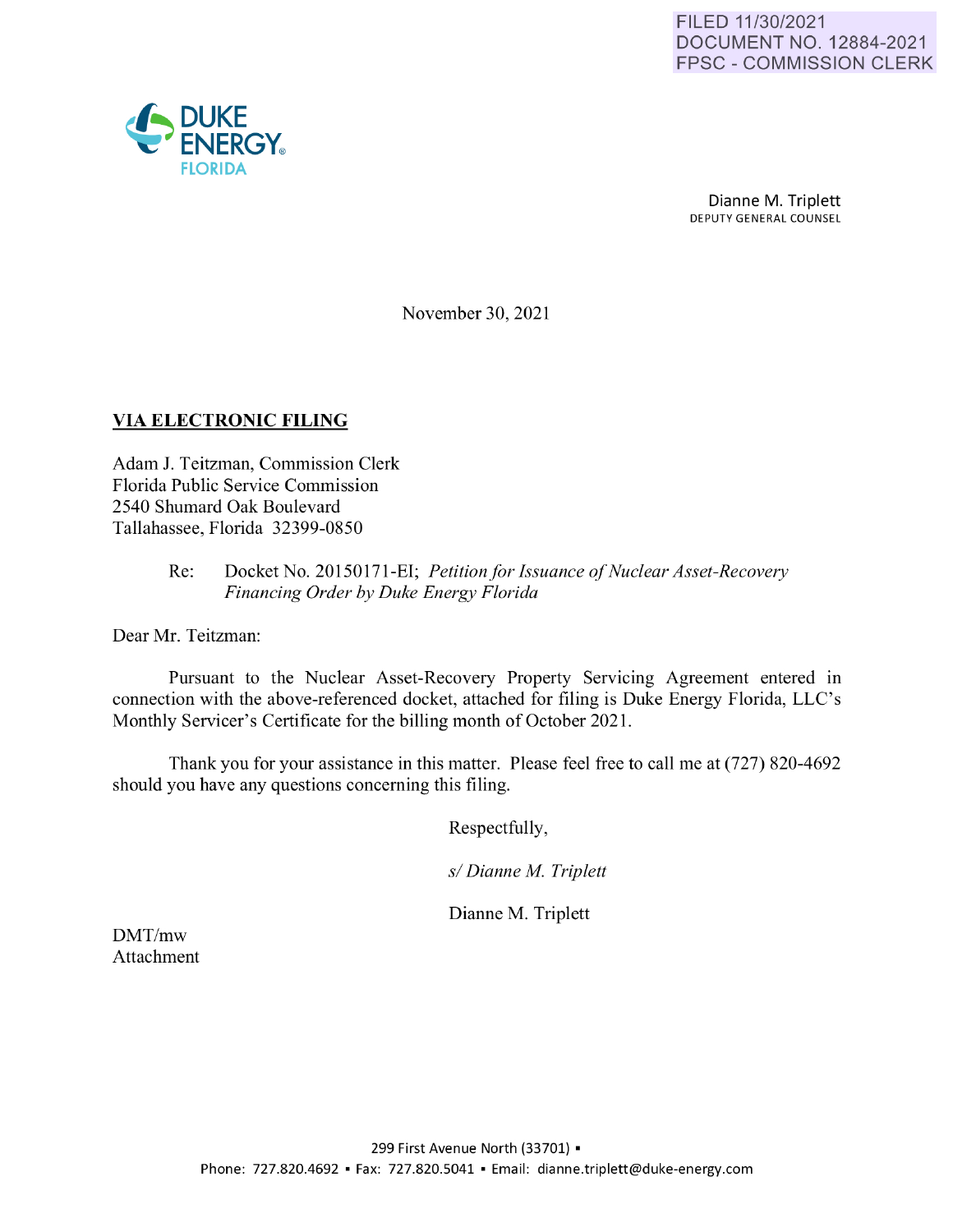## **CERTIFICATE OF SERVICE**

I HEREBY CERTIFY that a true and correct copy of the foregoing has been furnished via electronic mail to the following this  $30<sup>th</sup>$  day of November, 2021.

|                                             | s/Dianne M. Triplett              |  |  |  |
|---------------------------------------------|-----------------------------------|--|--|--|
|                                             | Attorney                          |  |  |  |
|                                             |                                   |  |  |  |
| Theresa L. Tan                              | C. Rehwinkel / R. Gentry          |  |  |  |
| Office of the General Counsel               | Office of Public Counsel          |  |  |  |
| Florida Public Service Commission           | c/o The Florida Legislature       |  |  |  |
| 2540 Shumard Oak Blvd.                      | 111 West Madison Street, Room 812 |  |  |  |
| Tallahassee, FL 32399-0850                  | Tallahassee, FL 32399-1400        |  |  |  |
| $ltan(a)$ psc.state.fl.us                   | rehwinkel.charles@leg.state.fl.us |  |  |  |
|                                             | gentry.richard@leg.state.fl.us    |  |  |  |
| Jon C. Moyle, Jr. / Karen A. Putnal         |                                   |  |  |  |
| 118 North Gadsden Street                    | James W. Brew                     |  |  |  |
| Tallahassee, FL 32301                       | Stone Law Firm                    |  |  |  |
| $\text{imoyle}(a)$ moylelaw.com             | 1025 Thomas Jefferson Street, NW  |  |  |  |
| kputnal@moylelaw.com                        | Eighth Floor, West Tower          |  |  |  |
|                                             | Washington, DC 20007-5201         |  |  |  |
| Robert Scheffel Wright / John T. LaVia, III | ibrew@smxblaw.com                 |  |  |  |
| Gardner Law Firm                            |                                   |  |  |  |
| 1300 Thomaswood Drive                       |                                   |  |  |  |
| Tallahassee, FL 32308                       |                                   |  |  |  |
| $schef(\omega)$ gbwlegal.com                |                                   |  |  |  |
| jlavia@gbwlegal.com                         |                                   |  |  |  |
|                                             |                                   |  |  |  |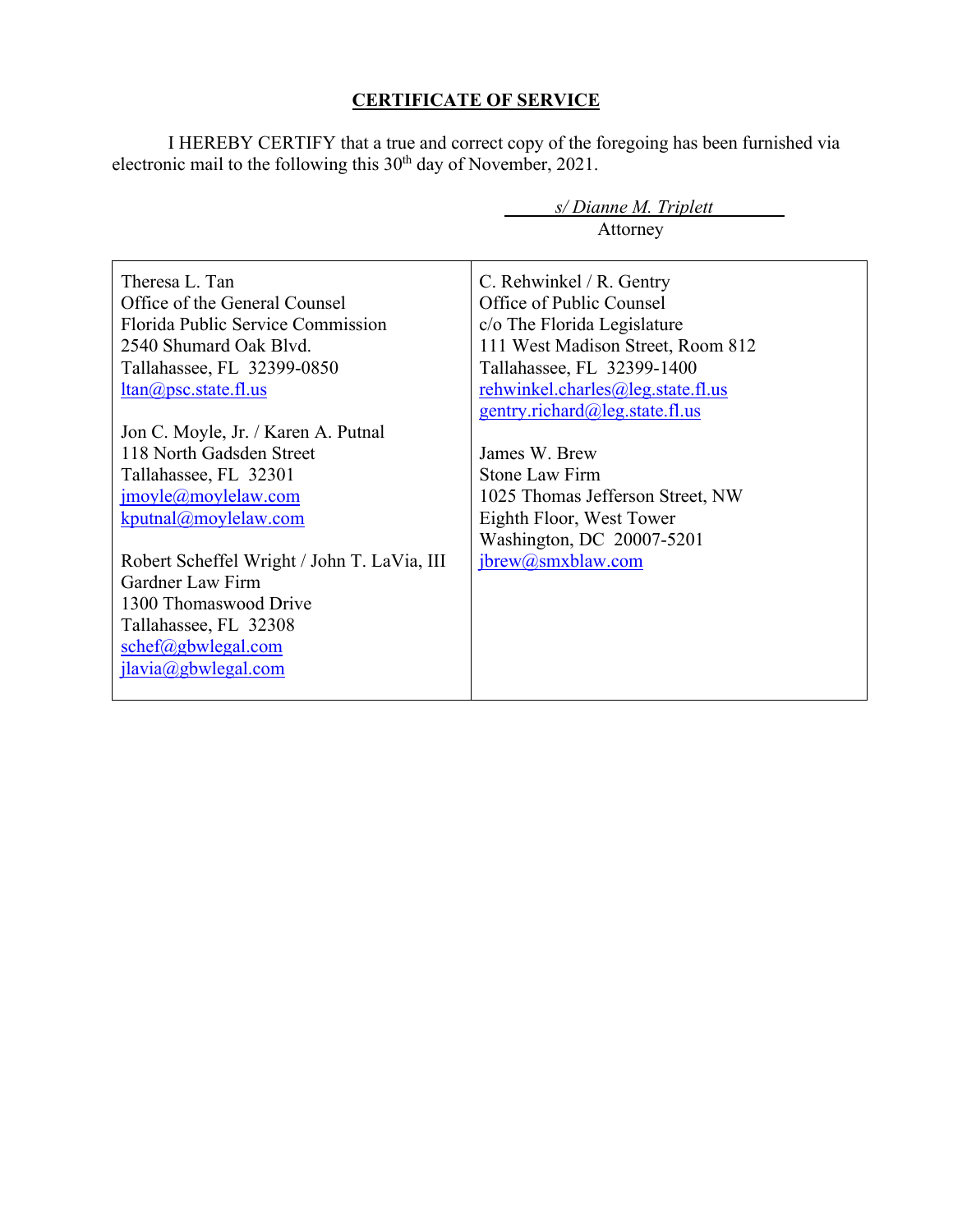## MONTHLY SERVICER'S CERTIFICATE DUKE ENERGY FLORIDA PROJECT FINANCE, LLC \$1,294,290,000 Series A Senior Secured Nuclear Asset-Recovery Bonds

Pursuant to SECTION 3.01(b) of the Nuclear Asset-Recovery Property Servicing<br>Agreement dated as of June 22, 2016 by and between Duke Energy Florida, Inc., as Servicer, and Duke Energy Florida Project Finance, LLC, as Issuer (the "Servicing Agreement"), the Servicer does hereby certify as follows:

Capitalized terms used but not defined in this Monthly Servicer's Certificate have their respective meanings as set forth in the Servicing Agreement. References herein to certain sections and subsections are references to the respective sections or subsections of the Servicing Agreement.

Current BILLING MONTH: October 2021

| Current BILLING MONTH: 9/30/2021 - 10/29/2021                  |             |       |  |  |  |
|----------------------------------------------------------------|-------------|-------|--|--|--|
| Standard Billing for prior BILLING MONTH: September 2021       |             |       |  |  |  |
| Residential Total Billed                                       | 326,978,200 |       |  |  |  |
| Residential NUCLEAR ASSET-RECOVERY CHARGE ("NARC") Billed      | 5,756,871   | 1.76% |  |  |  |
| General Service Non-Demand Total Billed                        | 34,098,928  |       |  |  |  |
| General Service Non-Demand NARC Billed                         | 591,562     | 1.73% |  |  |  |
| General Service Billed                                         | 1,684,022   |       |  |  |  |
| General Service NARC Billed                                    | 27,245      | 1.62% |  |  |  |
| General Service Demand Total Billed                            | 123,808,863 |       |  |  |  |
| General Service Demand NARC Billed                             | 2,477,765   | 2.00% |  |  |  |
| Curtailable Total Billed                                       | 855,130     |       |  |  |  |
| Curtailable NARC Billed                                        | 15,634      | 1.83% |  |  |  |
| Interruptible Total Billed                                     | 13,725,922  |       |  |  |  |
| Interruptible NARC Billed                                      | 378,140     | 2.75% |  |  |  |
| Lighting Total Billed                                          | 2.009.479   |       |  |  |  |
| <b>Lighting NARC Billed</b>                                    | 8,241       | 0.41% |  |  |  |
| YTD Net Write-offs as a % of Total Billed Revenue (see Note 1) |             |       |  |  |  |
| Non-Residential Class Customer Write-offs                      |             |       |  |  |  |
| Residential Class Customer Write-offs                          |             |       |  |  |  |
| <b>Total Write-offs</b>                                        | 0.327%      |       |  |  |  |
| Aggregate NARC Collections (see Note 2)                        |             |       |  |  |  |

| <b>Total NARC Remitted for Current BILLING MONTH</b> |  |  |
|------------------------------------------------------|--|--|
|                                                      |  |  |

| \$<br>4,925,552 |
|-----------------|
| 506,017         |
| 22,965          |
| 2,119,888       |
| 13,462          |
| 323,883         |
| 7,127           |
| 7,918,893       |
| \$<br>7,918,893 |
|                 |